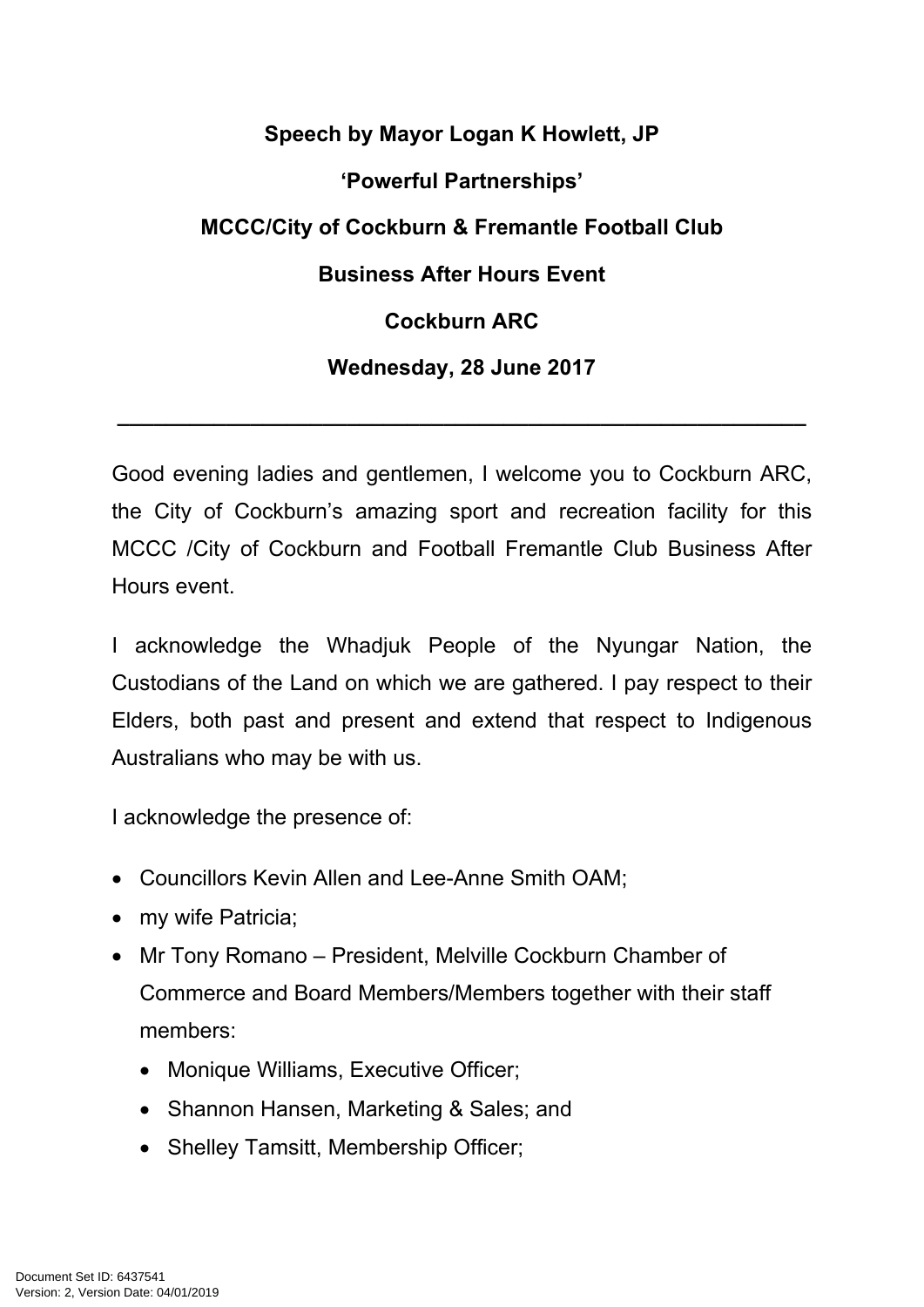And from the Fremantle Dockers Football Club:

- Scott Gooch, General Manager Commercial Partners;
- Graeme Parker, General Manager Corporate Operations;
- Adrian Lacquiere Strategic Projects & Facilities Manager; and a Docker player to be announced by Tony Romano
- Stephen Cain CEO, City of Cockburn, other members of the Executive and Officers here tonight including Brett McEwin, Manager of Cockburn ARC otherwise known as Noah;
- Distinguished guests;
- Ladies and gentlemen.

We are extremely proud of this amazing facility we call the ARC which is the largest of its kind in Australia and designed to accommodate up to 3000 visitors a day.

Tonight I will talk about how powerful partnerships can lead to better outcomes for many people and after that we will take a tour of the facility so that you can see for yourself.

## **Powerpoint**

## **PLAY opening video**

**SLIDE 1** – BEHIND EVERY SUCCESSFUL PROJECT THERE IS A **STORY** 

**SLIDE 2** – THIS STORY IS ABOUT AN UNLIKELY PARTNERSHIP. THE DICTIONARY DESCRIBES A PARTNERSHIP AS A BUSINESS ARRANGEMENT. BUT YOU MAY BE WONDERING WHAT BROUGHT THE CITY AND THE DOCKERS TOGETHER?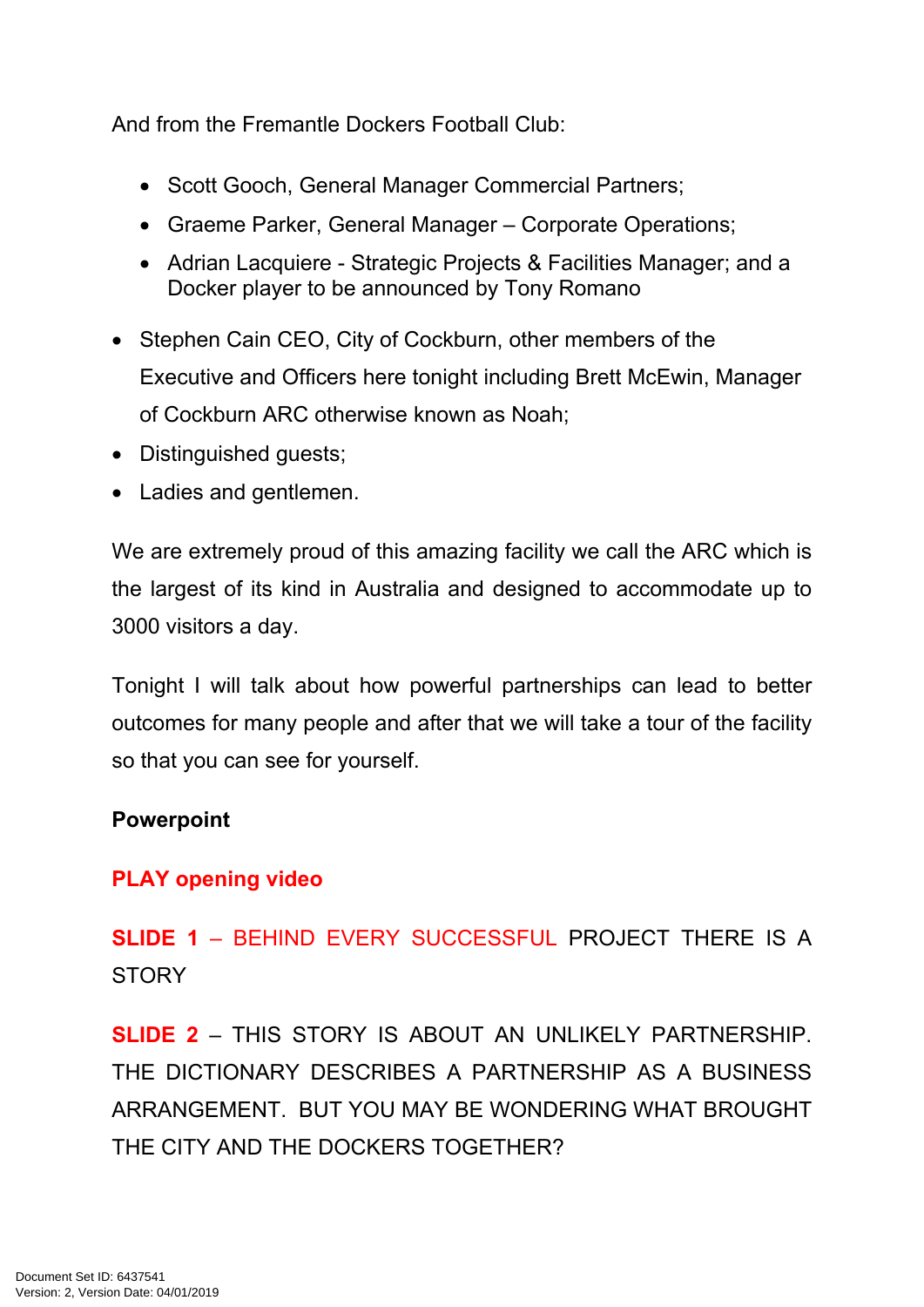**SLIDE 3** – COCKBURN'S STORY WAS ONE ABOUT COMMUNITY NEEDS. WE HAD AN AGED FACILITY, A GROWING POPULATION AND A DESIRE TO DO BETTER FOR THOSE WITH SPECIAL NEEDS.

**SLIDE 4** – THE DOCKERS STORY WAS SIMILAR IN HAVING AGED FACILITIES. THEY ALSO WANTED TO BE IN A LOCATION THAT HAD BETTER OPPORTUNITIES TO BE CONNECTED TO THEIR FANS AND THE COMMUNITY.

**SLIDE 5** – TOGETHER WE SAW THE OPPORTUNITY TO BUILD A NEW 'JOINT' FACILITY THAT WOULD BE THE BEST OF ITS KIND IN AUSTRALIA; PERHAPS THE WORLD.

**SLIDE 6** – A PARTNERSHIP IS ALSO ABOUT LEVERAGING VALUE. IN OUR CASE OUR JOINT ADVOCACY ATTRACTED \$22.4M IN FEDERAL AND STATE FUNDING FOR OUR PROJECT. WHEN YOU ADD IN THE LAND CONTRIBUTION AS WELL, THAT'S A PRETTY SIZEABLE ACHIEVEMENT IN ANYONE'S BOOK!

**SLIDE 7** – OF COURSE THERE WERE MANY OTHER BENEFITS AS WELL. AS THE CITY BUILDS COCKBURN CENTRAL INTO A SECONDARY CENTRE, THE DOCKERS RELOCATION HAS HELPED PROMOTE COCKBURN CENTRAL AS A DESTINATION. SHARING CAPITAL COSTS AND ACCESS TO EACH OTHER'S FACILITIES, HAS DIRECT BENEFIT FOR THE COMMUNITY – AS YOU WILL SEE WHEN YOU WALK AROUND TONIGHT.

**SLIDE 8** – FOR THE CITY THIS IS ALL ABOUT GETTING BETTER OUTCOMES FOR OUR COMMUNITY. WE ANTICIPATE A MILLION VISITORS WILL COME TO THE ARC THIS YEAR. SOME WILL BE CURTIN UNIVERSITY STUDENTS, WHO WILL COME HERE TO GAIN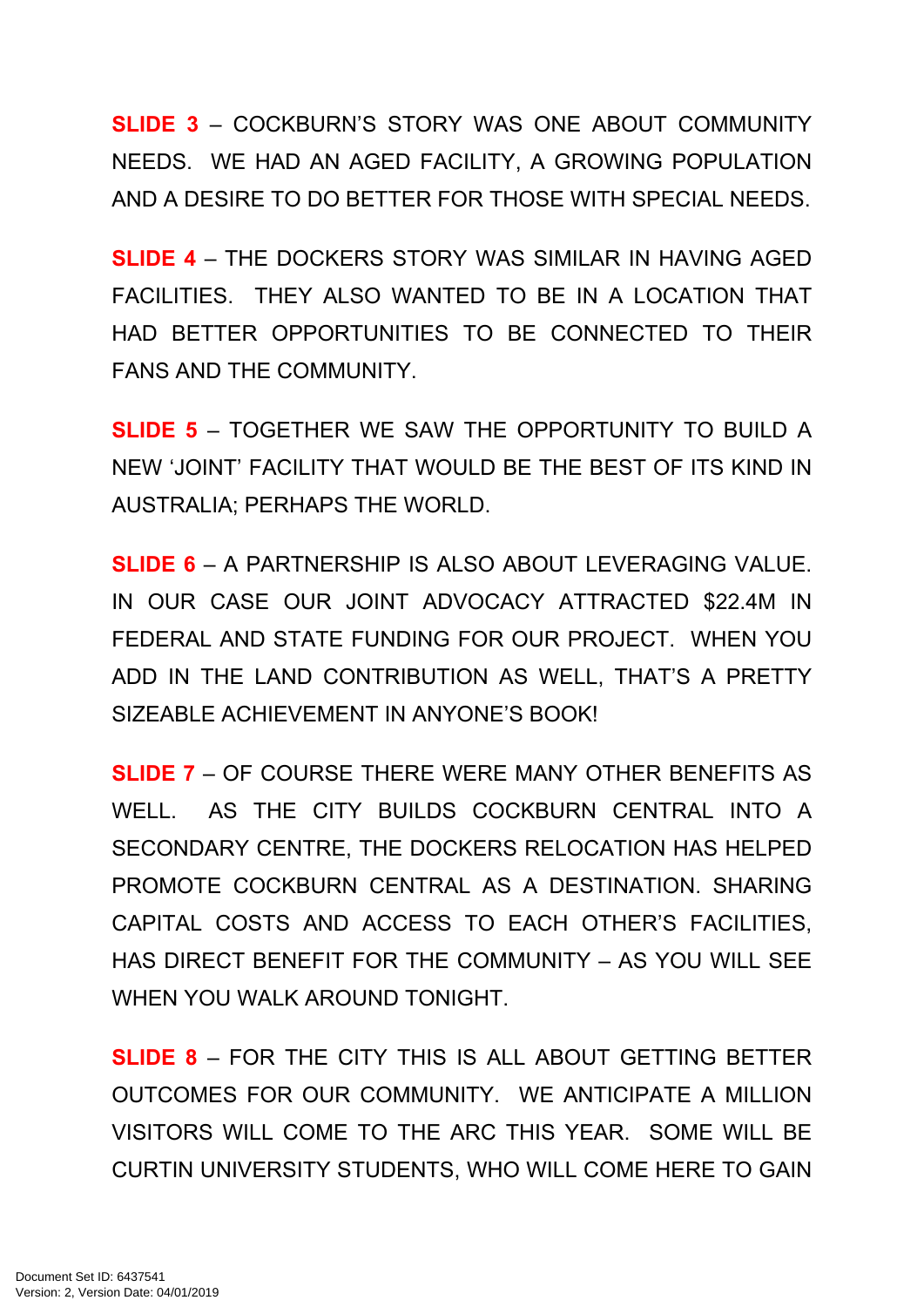PRACTICAL SKILLS AS PART OF THEIR HEALTH SCIENCE OR MEDIA COURSES.

**SLIDE 9** – BUT AS I REMARKED EARLIER, THE ARC IS KEY PART IN HELPING THE CITY DEVELOP COCKBURN CENTRAL. IN PARTNERSHIP WITH LANDCORP WE WILL SEE THE TOWN CENTRE AND COCKBURN CENTRAL WEST PRECICTS GROW INTO A UNIQUE COMMUNITY. IN PARTNERSHIP WITH THE PERRON GROUP WE WILL ALSO SEE COCKBURN GATEWAY SHOPPING CITY DEVELOP INTO ONE OF THE BEST RETAIL CENTRES IN AUSTRALIA. ALL OF THIS BRINGS ECONOMIC VALUE TO OUR CITY; AROUND \$12M OF VALUE FROM THE ARC ALONE.

**SLIDE 10** – THE STORY BEHIND THE ARC IS NOT ABOUT ONE PARTNERSHIP; ITS ABOUT MANY PARTNERS, EACH OF WHOM HAVE BENEFITED FROM OUR SHARED VISION.

**SLIDE 11** – BEFORE WE TAKE YOU FOR A TOUR, I WOULD ALSO LIKE TO MENTION THE IMPORTANT ENVIRONMENTAL FEATURES WE HAVE INCORPORATED INTO THE ARC. ON OUR ROOF IS A 1MW SOLAR SYSTEM, THE LARGEST ROOF MOUNTED SYSTEM IN AUSTRALIA. FROM 1KM BELOW GROUND WE ARE ALSO DRAWING WATER AT 50C THAT IS USED TO HEAT ALL OF OUR POOLS, SIGNIFICANTLY REDUCING OUR ENERGY COSTS. WE ALSO BUILT INTO THE CENTRE A LOT OF FUN THINGS. AS YOU CAME INTO THE BUILDING YOU WOULD HAVE NOTICED OUR DISTINCTIVE WATER SLIDES. THIS FEATURE ADDS TO THE COMMERCIAL VIABILITY OF THE ARC, BUT IT'S NOT FOR THE FAINT HEARTED!